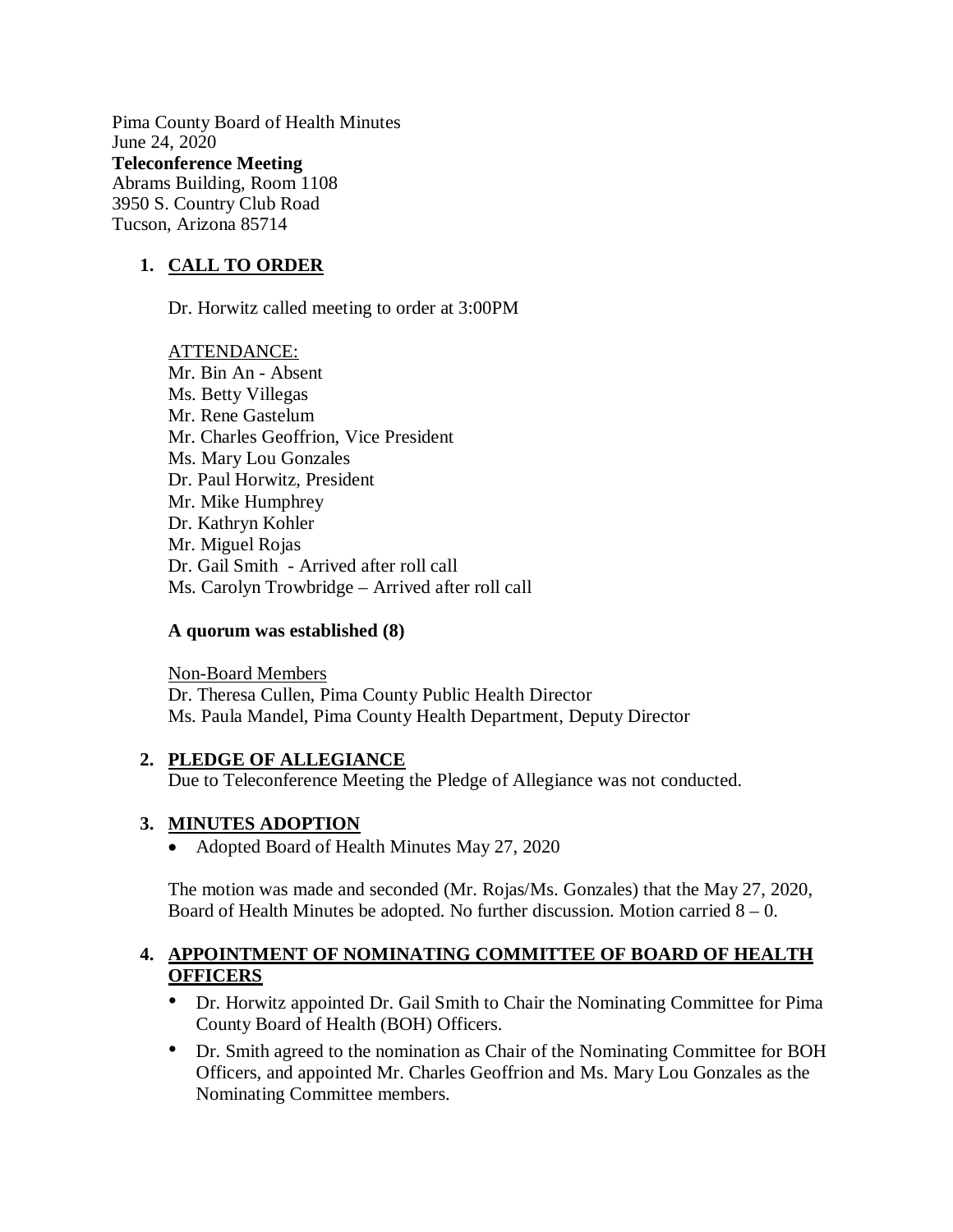## **5. APPOINTMENT OF A MEMBER OF THE BOARD OF HEALTH TO THE PIMA COUNTY ANIMAL CARE ADVISORY COMMITTEE**

• Dr. Horwitz recommended that Dr. Gail Smith remain as the BOH appointed member to the Pima County Animal Care Advisory Committee, as she has done a great job in the past and is anxious to do it again. Dr. Horwitz inquired if anyone else had an interest in the appointment.

The motion was made and seconded (Mr. Rojas/Mr. Geoffrion) to reappoint Dr. Gail Smith as the BOH representative to the Pima County Animal Care Advisory Committee. The motion passed 9-0.

## **6. DIRECTOR'S UPDATE**

- Dr. Cullen gave an update on COVID-19, a brief status of the Health Department's response to the COVID-19 crisis and the possible formation of an Ethics committee to be discussed in the future.
- Dr. Cullen provided spreadsheets to the Board and advised reviewing the Pima County Back-To-Business webpage and the COVID-19 progress report on that page. The progress report update covers disease data, healthcare system availability, and public health tracking and prevention. There are 9 factors monitored by color in the progress report, and currently 6 are RED, 3 are YELLOW, and none are GREEN. RED represents "Criteria Not Met", YELLOW represents "Progress" and GREEN represents "Criteria Met".

Disease Data:

- o We are currently in a very accelerated community transmission phase, with about 50% of positive COVID-19 cases coming in the <49 years old age group, but still seeing significant increases in all age groups, and not just due to testing; a percentage is due to increased community transmission.
- o Current week has a 3x increase in cases over last week.
- o Seeing increasing deaths; death rate is always difficult to know as deaths are reported the day we note them, but that may not necessarily be the day the individual died. Deaths also are a lagging indicator.
- o Hospitalizations are in crisis. There are more hospitalizations.
- o ICU's are in crisis. There are less available ICU beds.
- o Med-surge beds are also increasing with COVID-19 patients. There are less available beds.
- o Support has been requested from the Emergency Response Team to help staff two hospitals that have requested help in Tucson.
- o T'ohono O'odham Nation graciously supplied extra ventilators to a hospital in Tucson.
- o The State of Arizona just indicated that a large number of ventilators (20-30) will be moved to Southern Arizona once they get released from the FEMA stockpile.

Healthcare System Availability:

o Lab testing continues to be adequate but not perfect.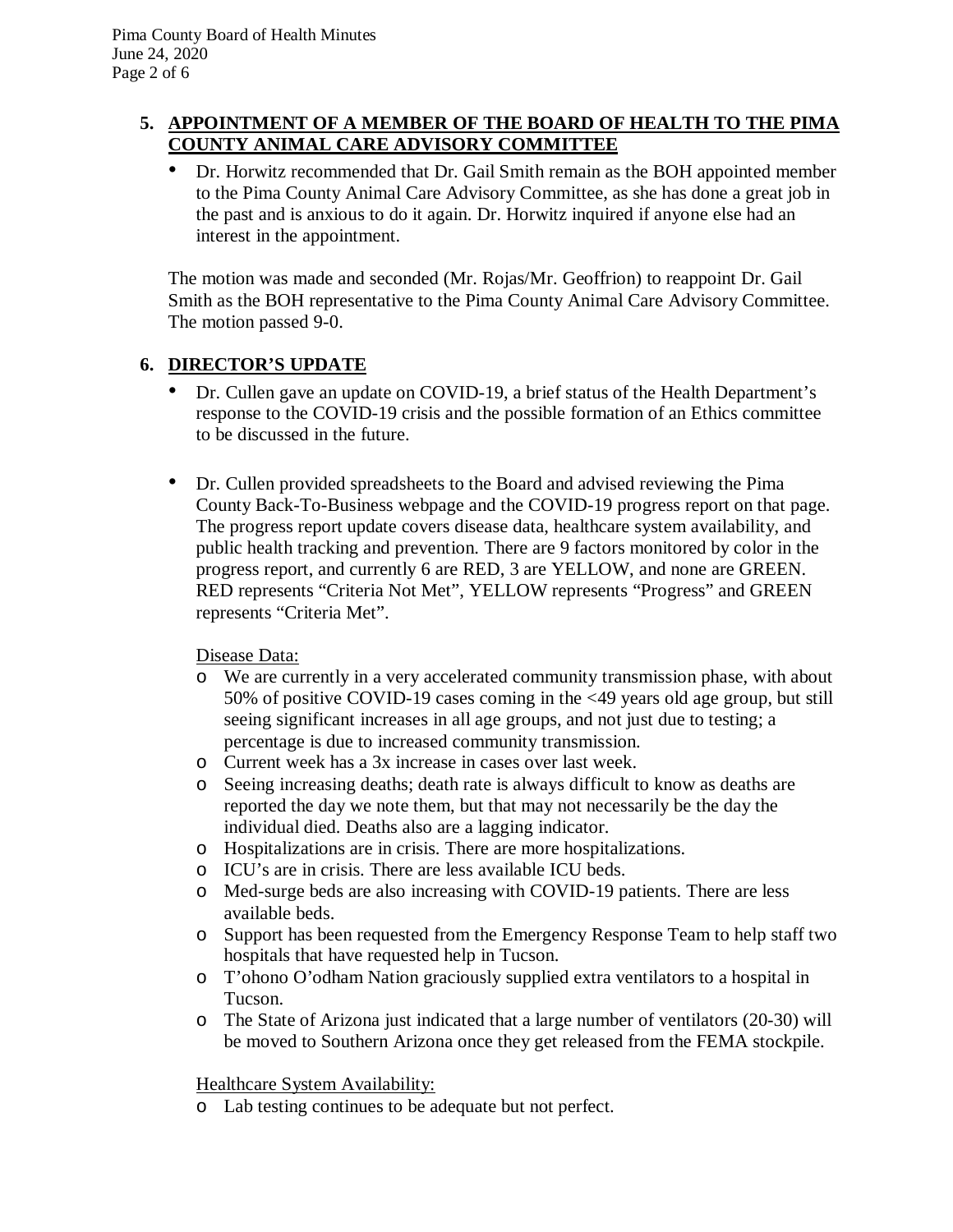- o Pima County has brought on another testing provider.
- o Pima County has agreed to test all firefighters (~1000) that are starting to demobilize. Testing will be set up near Oracle, and plan to test up to 50 per day. This is important as many first responders are not from Arizona, and as quarantines have been put in place for people coming from Arizona, the hope is that if they leave with a negative test they will be able to return home to their families.
- o Pima County has sufficient PPE, and continue to get more from states as well as buying some. Our warehouse is stocked right now, and the warehouse staff is doing an amazing job!
- o Pima County does not have adequate bed capacity to care for the anticipated surge in cases.
- o TMC has opened three additional areas to care for patients.
- o Banner utilized PACU (post-anesthesia care unit) to open up 21 ICU beds.
- o Our local Healthcare system is responding and doing an amazing job, but we are considered RED in terms of hospital bed capacity.

Public Health Tracking and Prevention:

- o Case investigations are delayed. The goal is to meet 50% within 24 hours; our goal is 70% in 48 hours. We are RED – we are not able to meet our goal because of the tremendous increase in cases.
- o Getting National Guard help from the State, about 300 Guard members who will be activated for the entire state of Arizona. Told this is not a forced activation.
- o Dr. Cullen is working with the National Guard in terms of how people will identify that they are from the Guard as she is concerned with regard to racial injustice issues. Dr. Cullen and Dr. Francisco Garcia have agreed and indicated to the state that they do not want National Guard members to use their title in the Pima County jurisdiction should any Guard members be posted here.
- o Intermediate care/Assisted living facility support for patients who cannot be discharged home seems to be stable. PCHD does not make these transfers happen; they are facilitated by the hospitals.
- Mr. Geoffrion asked Dr. Cullen if she is confident in how hospitals are responding. Dr. Cullen indicated she is confident that the vast majority of hospitals are overwhelmed, that they are doing what is within their ability to do, but she is concerned that the state is saturated, hospitals are full, and the surge line has hit capacity.
- Dr. Cullen reminded the board that Governor Doug Ducey owns the public health emergency in Arizona. When the Governor takes the power of declaring a state-wide public health emergency that supersedes any local jurisdictions, but it also opens up FEMA in a way that the County is not able to do, so there is some benefit to that. And Dr. Cullen remarked that Governor Ducey just last week gave local jurisdictions back the ability to modify masking legislation.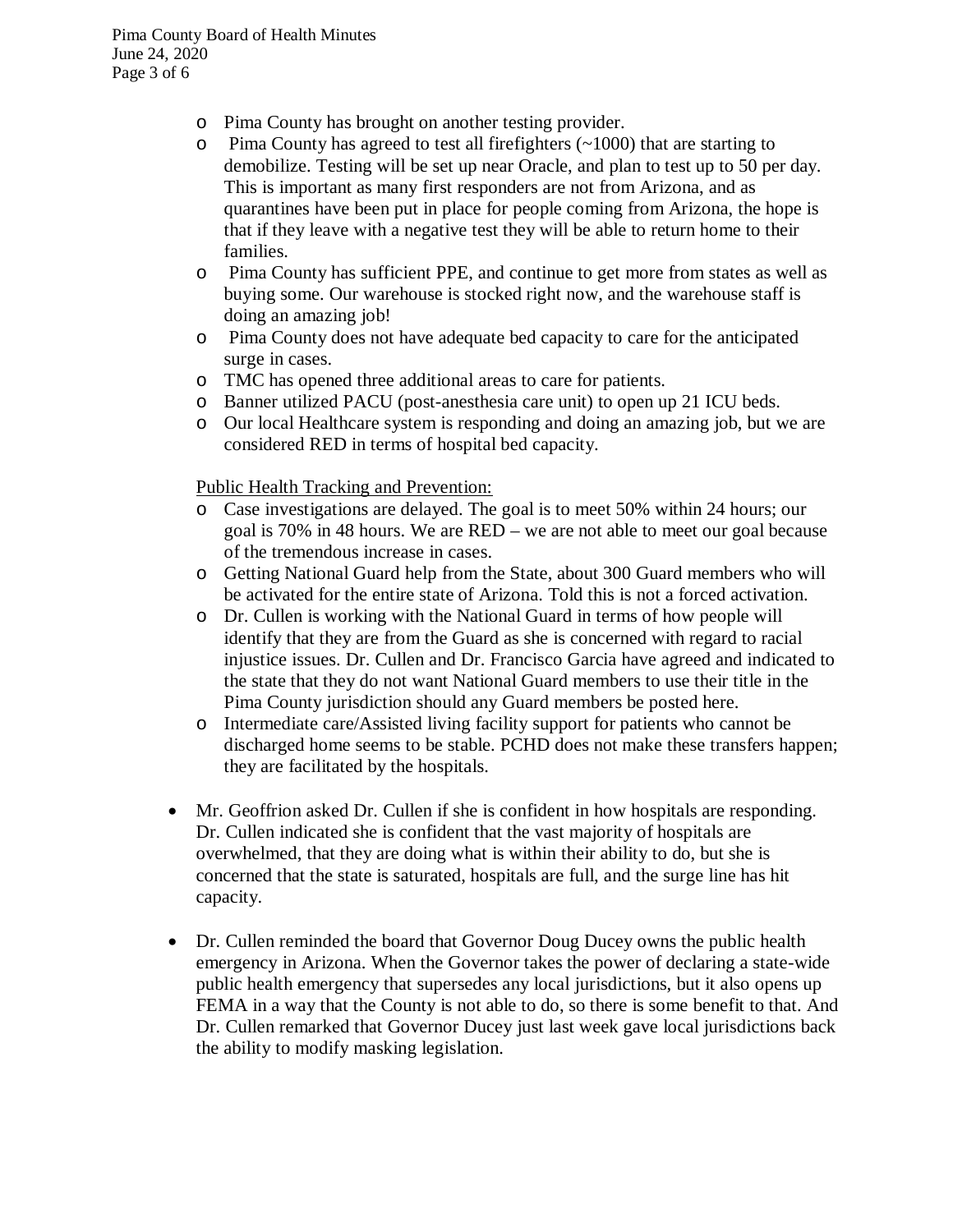Pima County Board of Health Minutes June 24, 2020 Page 4 of 6

> Mr. Geoffrion initiated a discussion regarding how the BOH could be more involved in using multiple media outlets to educate and inform the public about the seriousness of this problem. Ms. Mandel noted that in the past in Pima County, the BOH has been an advocate and voice for the PCHD to the Board of Supervisors. Ms. Gonzales reminded the Board of the need to reach the many non-English speaking communities, as well as reminding the general public that there is a moral and civic responsibility to protect themselves, their families, their neighbors and anybody that they may be around

> The motion was made and seconded (Mr. Geoffrion/Dr. Kohler) for Dr. Horwitz to communicate with Dr. Garcia and Dr. Cullen to come up with an idea that would be helpful for the BOH to participate as a group to endorse and get this message across to every population we can in Pima County, and to do it in a bilingual fashion and get it out there. The motion passed 10-0.

- Dr. Cullen advised that PCHD has entered into a non-financial Memorandum of Understanding with Partners in Health out of Boston, MA to provide guidance with case care management and contact tracing by helping PCHD identify, aggregate, evaluate and figure out what we will need moving forward. In using a different approach to contact tracing, the hope is that the community will see PCHD as a resource rather than an imposition.
- Mr. Rojas asked Dr. Cullen if she is aware of the number of bilingual people who are non-Spanish speaking (i.e., Russian or African languages) and are confirmed COVID-19 cases, and inquired about who will be interviewing them for contact tracing. Dr. Cullen does not have that number, but did discuss that the selection criteria for the contact tracing contract includes the availability to provide care in multiple languages. Dr. Cullen noted that this is an issue in healthcare, and that translator phones are successfully used in hospitals currently. Ms. Mandel noted that PCHD uses a translation line for a variety of areas as well. Dr. Cullen noted that the hope is that multiple organizations have applied for the contact tracing contract who will reflect what the local community needs are, and that many languages will be available, but not all will be represented.
- Dr. Cullen and Ms. Mandel spoke about the process of forming an Ethics Committee at PCHD. Dr. Horwitz is very supportive of that and wants to involve the BOH. Dr. Horwitz asked who would comprise an Ethics Committee, and Ms. Mandel responded that it is generally an across-the-board representation of the community, with the Health Department Director as Chair, and would most likely include members from the BOH, legal counsel, the faith-based community, the non-profit community, law enforcement, first responders, schools (K-12 and collegiate representation), businesses, hospitals, and the County medical association. Dr. Horwitz will include the Ethics Committee draft as an agenda item at the next BOH meeting. Ms. Mandel advised that the process of forming that committee has been started, and agreed to provide a first draft available to the BOH for review prior to the next BOH meeting.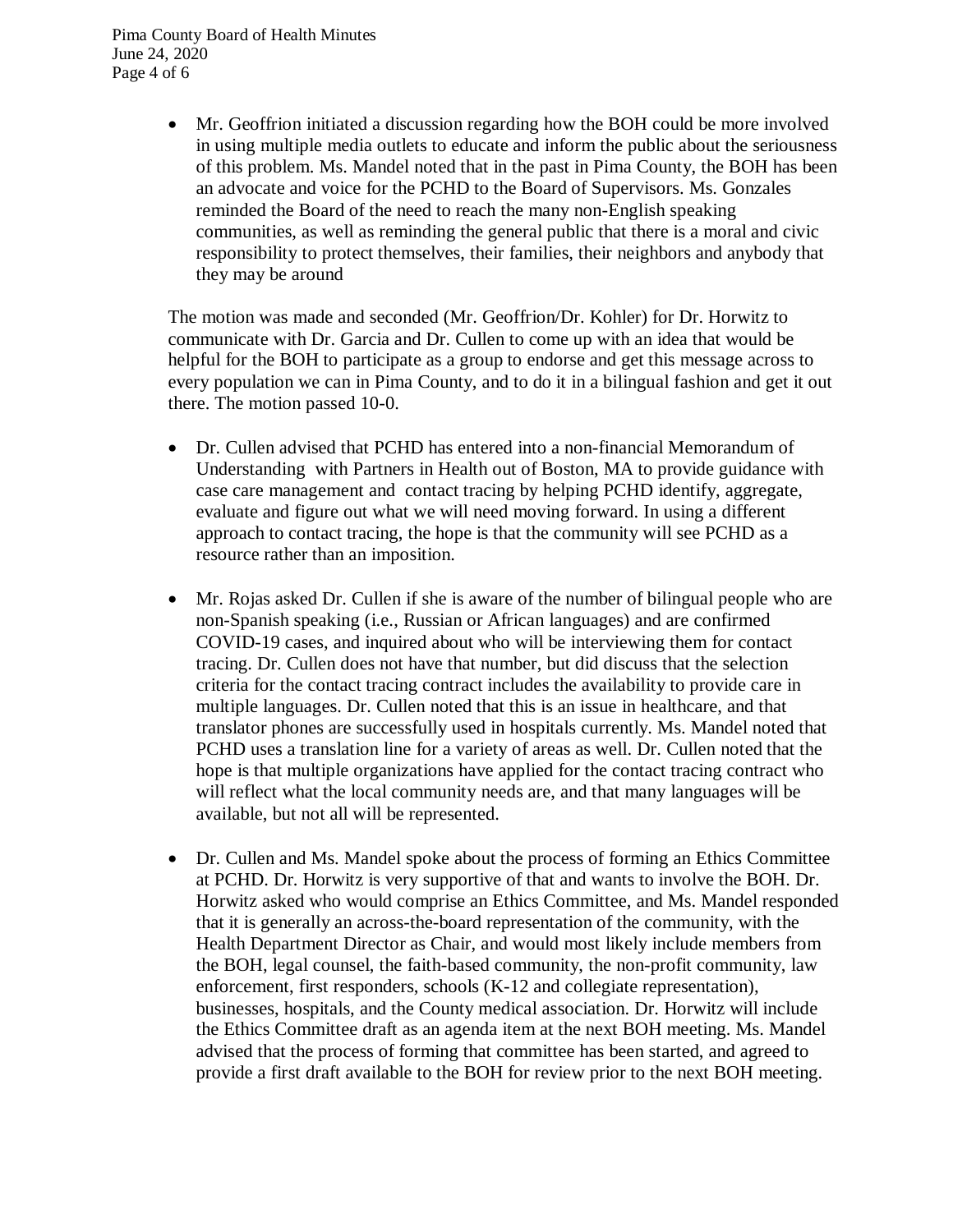# **7. INCREASE IN COVID-19 CASES, HOSPITALIZATIONS, DEATHS SINCE MEMORIAL DAY**

• Dr. Horwitz asked Dr. Cullen if the PCHD has any ideas regarding the increases in positive COVID-19 cases, hospitalizations and deaths since Memorial Day, and why is the mortality rate in Pima County twice as high as in Maricopa County. Dr. Cullen stated that the PCHD can't determine causality, but can recognize relationships. From an epidemiological perspective, there is an exponential relationship: an increase in backyard transmission will get more transmissions. May need to do a death file review to understand the 2x increase in deaths.

# **8. AN ANALYSIS OF COVID-19'S IMPACT ON PIMA COUNTY DISTRICT 5 "THE PANDEMIC SHINES A LIGHT ON SOCIAL INEQUITIES"**

• Supervisor Villegas discussed the analysis she and her staff did using census tracks with an overlay of nursing homes, congregate group homes, jails, etc. in Pima County District 5 to identify the impact of COVID-19 in that area. They were able to identify 4-6 congregate homes, but it was not clear where the majority of the cases are coming from. The belief is that hotspots or outbreaks may be attributed to health care workers who can't stay home or isolate, that they may be bringing COVID-19 home to family members or vice versa. The recommendations in the analysis are based on existing health inequities and disparities in these areas, which the COVID-19 pandemic has really brought to light. Supervisor Villegas strongly believes there is a need to do mobile testing and do contact tracing to get control of the outbreaks in these areas.

Dr. Horwitz commended Supervisor Villegas and her staff on the report, and asked what action the BOH could take on this. Supervisor Villegas advised that this analysis is a working document, and asked that BOH members please provide feedback and support for the report and for some of the recommendations presented in it. Additionally, Supervisor Villegas has asked Administrator Huckelberry and Dr. Cullen to review the analysis and see if they can help.

# **9. BAN ON THE USE OF "RUBBER BULLETS" BY LAW ENFORCEMENT IN PIMA COUNTY**

• Dr. Horwitz recommends that the BOH be proactive and make a statement condemning the use of rubber bullets in Pima County. Mr. Humphrey inquired if this is a problem, or relevant, to Pima County. Dr. Horwitz responded that he doesn't want it to become a problem and considers this a proactive stance. Ms. Trowbridge suggested amending the statement to include the additional wording of "now or in the future" at the end.

Supervisor Villegas moved to accept the statement "We, The Pima County Board of Health recommend that the Pima County Board of Supervisors prohibit and/or advise the banning of the use of any types of rubber bullets in all cases of law enforcement in Pima County now or in the future." Dr. Horwitz accepted the change and seconded the motion. The motion passed 10-0. Mr. Humphrey subsequent to the meeting formally requested to change his vote to no.